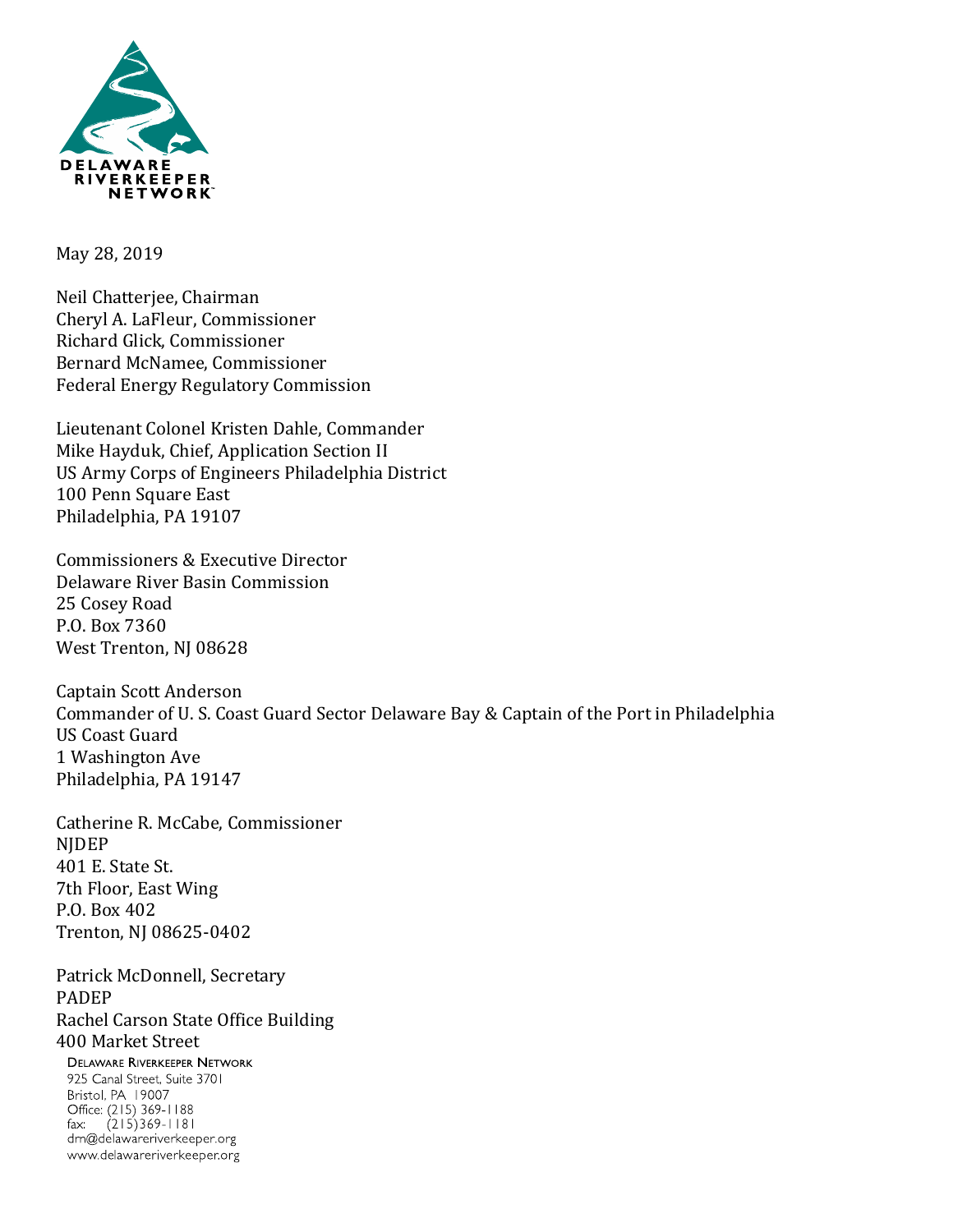### Harrisburg, PA 17101

Shawn M. Garvin, Secretary DNREC 89 Kings Highway Dover, DE 19901

#### **Re: LNG Cover Up -- Gibbstown Logistics Center and New Fortress Energy LNG Terminal Being Proposed But Not Disclosed to Agencies or Public.**

Dear FERC Commissioners, DRBC Commissioners, Army Corps of Engineers Leadership, Captain of the Port, Secretary of PADEP, Commissioner of NJDEP, Secretary of DNREC,

The Delaware Riverkeeper Network (DRN) has learned of a plan to develop a Liquefied Natural Gas (LNG) export terminal on the Delaware River in Greenwich Township, Gloucester County, New Jersey. The facility is proposed at the former DuPont Repauno site at 200 North Repauno Avenue in Gibbstown. Since 2016, agencies and the municipality have processed applications submitted by Delaware River Partners for permits for this facility, known as Gibbstown Logistics Center, to be established as a multi-use Marine Terminal that includes a warehouse and natural gas liquids (NGL) export terminal. As recently as March 2019 the NJ Department of Environmental Protection and the Delaware River Basin Commission have received permit applications seeking to expand the project to include an additional dock in order to expand proposed port activity at the site. **No public documents, permit applications or public notices for public comment, including those dated March 2019, have ever included any mention that this site is in fact to be developed, in part, as a facility to handle and export Liquified Natural Gas (LNG). In addition, Freedom of Information Act requests and materials filed with the Federal Energy Regulatory Commission (FERC) make no mention of this site as a proposed LNG export facility. And yet, the Delaware Riverkeeper Network has received information that there is in fact an intention by site developers, owners, and/or operators to develop and use this site as, at least in part, an LNG export facility.** 

The Delaware Riverkeeper Network has actively participated in the public permit review process, engaging experts in various environmental fields to substantively review and comment on the NJ Department of Environmental Protection (NJDEP) permit applications, the Delaware River Basin Commission (DRBC) docket, the Army Corps of Engineers permit application (Army Corps), and the Greenwich Township Zoning and Planning Board applications. Delaware Riverkeeper Network has attended and verbally commented at public hearings regarding the review of the project held by the municipality and by the DRBC and took part in NJDEP phone calls regarding the project's permits, including at least one conference call, throughout 2016, 2017, and 2018. Delaware Riverkeeper Network has been following up with NJDEP in 2019 for any new developments at the site but was informed that there were no new permit applications. One NJDEP stormwater permit that Delaware Riverkeeper Network has been tracking to review and comment on, was finally released to Delaware Riverkeeper Network as an approved permit in 2019 even though the permit was issued in March 2017. Delaware Riverkeeper Network had been told by NJDEP that the permit did not exist until the approved permit was released in March 2019 after repeated requests to NJDEP by Delaware Riverkeeper Network. At no time throughout Delaware Riverkeeper Network's participation in the public review of this project was the export of LNG from the facility ever discussed.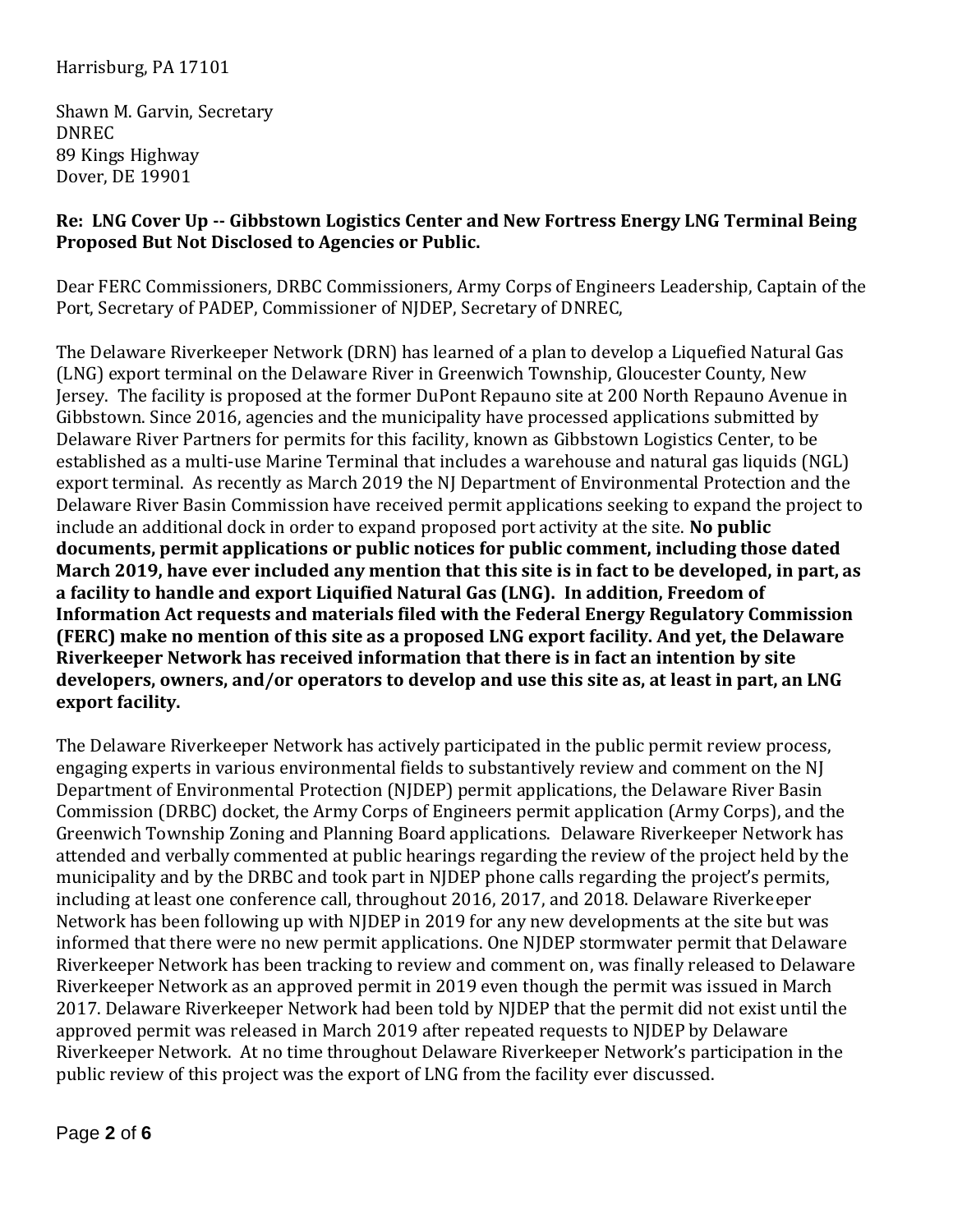Delaware Riverkeeper Network has been investigating a project in Wyalusing Township, Pennsylvania proposed by New Fortress Energy, LLC. The proposed \$800 million plant in Browntown would convert natural gas to liquefied natural gas (LNG). New Fortress Energy describes itself on its website as:

*New Fortress Energy is managed by an affiliate of Fortress Investment Group, a highly diversified global investment manager with approximately US\$36 billion of assets under management and US\$17 billion deployed within infrastructure, transportation, and energy sectors. [http://www.newfortressenergy.com/](https://www.linkedin.com/redir/redirect?url=http%3A%2F%2Fwww%2Enewfortressenergy%2Ecom%2F&urlhash=Cvsj&trk=about_website)*

According to SEC filings by New Fortress Energy (as filed with the Securities and Exchange Commission on November 9, 2018, Registration No. 333-UNITED STATES SECURITIES AND EXCHANGE COMMISSION, Washington, D.C. 20549. FORM S-1, REGISTRATION STATEMENT UNDER THE SECURITIES ACT OF 1933. New Fortress Energy LLC.):

We are an integrated gas-to-power company that seeks to use "stranded" natural gas to satisfy the world's large and growing power needs. Our mission is to provide modern infrastructure solutions to create cleaner, reliable energy while generating a positive economic impact worldwide. Our business model is simple, yet, we believe, unique for the liquefied natural gas ("LNG") industry. We aim to deliver targeted energy solutions to customers around the world, thereby reducing their energy costs and diversifying their energy resources, while also reducing pollution and generating compelling margins.

We aim to deliver targeted energy solutions by employing a four-part integrated LNG production and delivery model:

*Liquefaction* – Our approach is to enter into long-term, largely fixed-price contracts for feedgas, then liquefy that gas at or proximate to its site of extraction, minimizing transport and pipeline costs for the feedgas producers. We are currently developing two liquefiers in the Marcellus area of Pennsylvania, each of which is expected to have the capacity to produce approximately 3 to 4 million gallons of LNG (which is the equivalent of 250,000 to 350,000 MMBtu) per day, and intend to develop five or more additional liquefiers over the next five years.

*Logistics* – We expect to own or control the logistics assets necessary to deliver LNG to our customers through our "logistics pipeline." Tanker trucks will transport LNG from our liquefiers to a port on the Delaware river for Marcellus sourced LNG or the Gulf of Mexico for Mid-Continent sourced LNG, at which point LNG will be transloaded directly to large marine vessels.

*Shipping* – We have long-term charters for both large-scale floating storage units ("FSUs") and floating storage and regasification units ("FSRUs"), and smaller liquefied natural gas carriers ("LNGCs"). These assets transport LNG from ports to our downstream terminals for ultimate delivery to our customers. There is approximately a five day sail time from port to our downstream terminals in the Caribbean.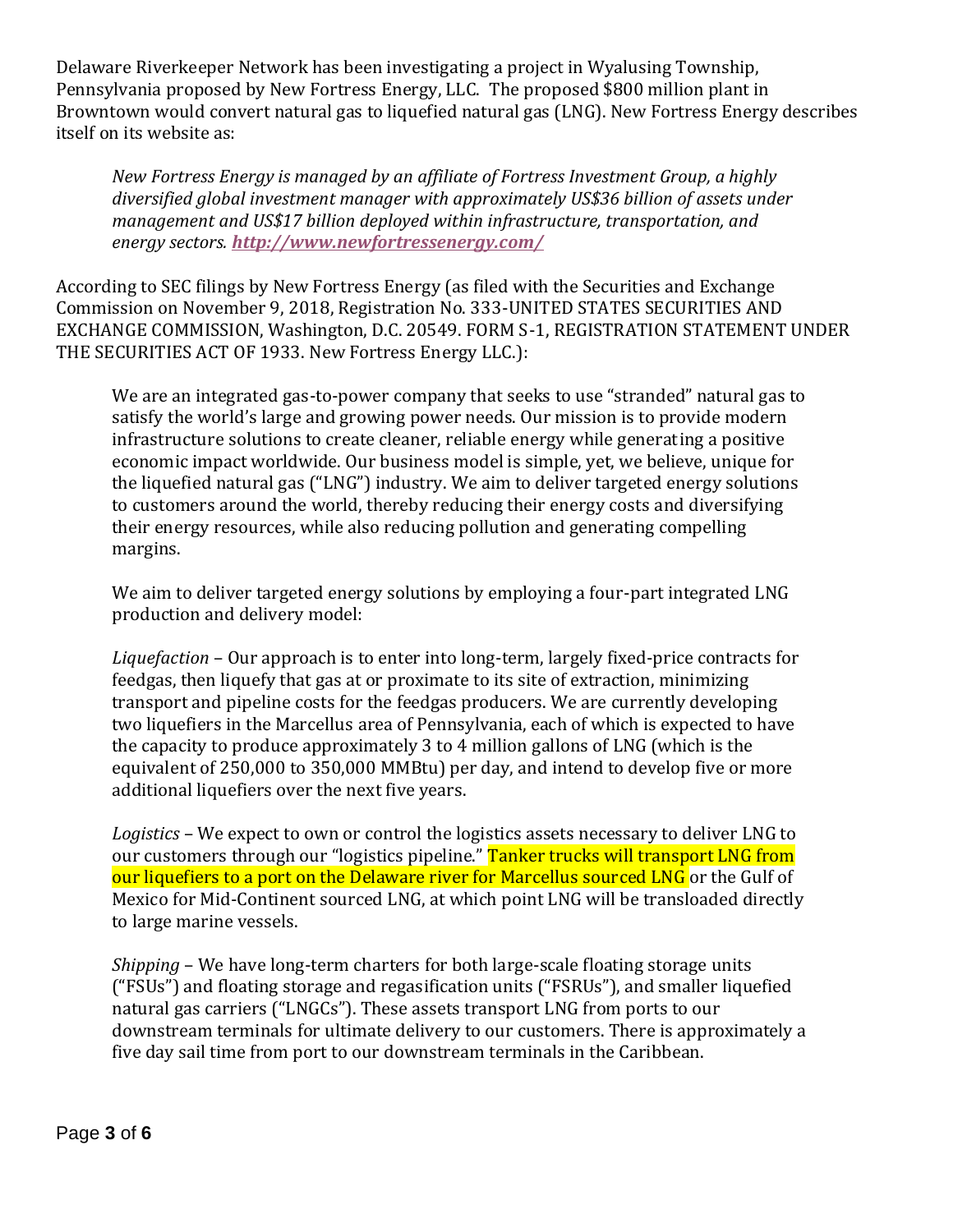*Terminals* – Through our network of current and planned downstream terminals, we will be positioned to deliver gas and power solutions to our customers seeking either to transition from environmentally dirtier distillate fuels such as ADO and heavy fuel oil ("HFO") or to purchase natural gas to meet their current fuel needs. Our goal is to build 10 - 20 downstream terminals over the next five years.

*(note: yellow highlighted added for emphasis)*

Also, reported in local news in Pennsylvania:

New Fortress said it is focused on providing liquefaction solutions in remote areas with stranded gas. The company also said in its prospectus that a tanker truck fleet would move LNG from its first facility in Pennsylvania to a port along the Delaware River about 200 miles away, where it soon expects to finalize a lease for a facility.

"In answer to a question about where the LNG would be shipped, McElmurray said, 'We know for sure that it's going to a couple facilities along the Delaware River. We expect to supply LNG to utilities such as Con ED that are having difficulties getting gas because of restrictions on building pipelines. They are very interested in this type of facility.'" [http://www.rocket-courier.com/node/290069?pk\\_campaign=Newsletter](http://www.rocket-courier.com/node/290069?pk_campaign=Newsletter)

*(note: yellow highlighted added for emphasis)*

In April 2019, the DRBC issued a Notice of Applications Received that listed a new activity for the proposed Gibbstown Logistics Center site in Greenwich Township, NJ [\(https://www.nj.gov/drbc/programs/project/pr/status-pg.html\)](https://www.nj.gov/drbc/programs/project/pr/status-pg.html):

An application for a new dredging project at the Delaware River Partners (DRP) Gibbstown Logistics Center, a multi-use deep-water seaport and international logistics center currently under development, located at River Mile 86.5 of the Delaware River in Greenwich Township, Gloucester County, New Jersey. The new project consists of the construction of an additional dock/wharf containing two deep-water berths, which will include the dredging of approximately 665,000 cubic yards of sediment from the Delaware River to a depth of 43 feet below mean lower low water (MLLW) elevation.

Conversation with agency staff revealed that the application is related to the addition of a new activity for the project site, the export of LNG that would be "layered on" to the already approved NGL terminal and warehouse activities at the facility.

The Delaware Riverkeeper Network has been actively submitting Freedom of Information Act Requests to the Army Corps and FERC, has been engaged in conversations with staff, and have been reviewing any and all agency materials related to this site we have been able to find. At no point have any of the materials received mentioned that this site is to be developed and used for LNG export. In fact, in response to Freedom of Information Act Requests submitted to FERC we find no information discussing any proposal for an LNG export facility to be located on the Delaware River or referencing the Gibbstown Logistics Center.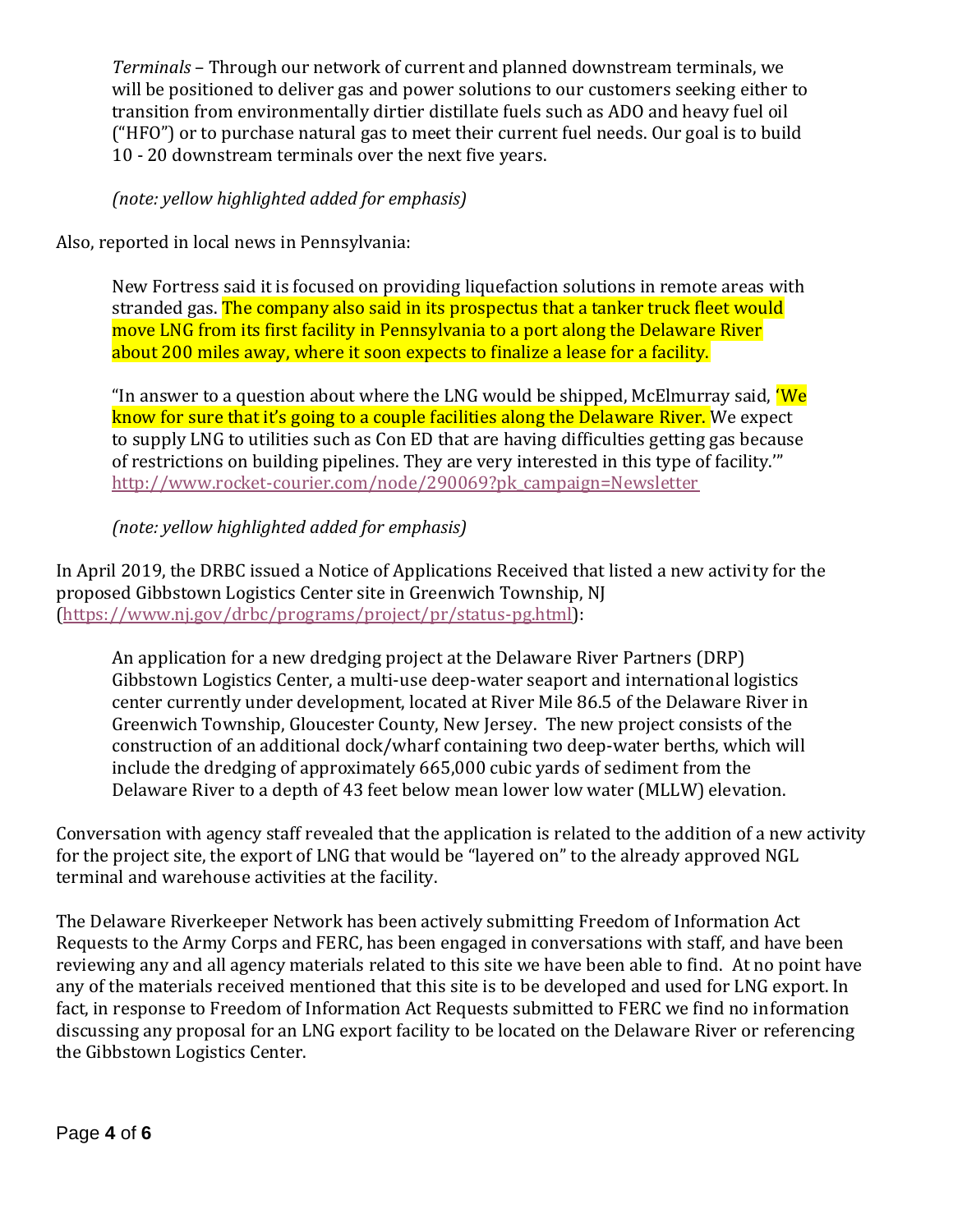Today we learned that the DRBC is rushing to hold a hearing on a draft docket dated May 24, 2019, and posted on the DRBC website May 24, based on the March 11, 2019 application that was submitted to DRBC for expansion of activity at the site (primarily construction of a new dock, as well as associated dredging and construction activities) and yet nowhere in the application materials, DRBC public notices, or other information associated with this hearing is there any mention of proposed LNG exports. (**DOCKET NO. D-2017-009-2).** Written comments will be accepted on the proposed docket through 5:00 p.m. on Friday, June 7, 2019 and the DRBC will consider approval at their June 12 business meeting. This schedule is extremely compressed compared to the usual 14 to 15 days notice of a docket hearing and a one-month review period by DRBC Commissioners prior to a vote. [\(https://www.nj.gov/drbc/home/recent/approved/20190524\\_public-hearing.html\)](https://www.nj.gov/drbc/home/recent/approved/20190524_public-hearing.html)

The export of LNG from the Gibbstown Logistics Center requires public notification, and a significant level of environmental and safety information, as well as additional review and consideration by all regulatory agencies involved to date (and those that have apparently not been involved, such as FERC) is needed.

### **All agencies, communities, elected officials and the public must be given clear and detailed information on the LNG export proposal before any additional consideration or progress can and/or should be made by regulatory agencies for this site.**

## **Obviously, the DRBC must cancel the planned June 6, 2019 hearing until full and fair disclosure of the true facts have been made.**

That the liquefaction is potentially going to take place at another location with the LNG being brought to the site for storage and ultimate export does not in any way negate consideration of the significant environmental, safety and climate changing impacts of the proposal.

LNG brings with it the hazards of a spill and release. If LNG liquid is released it creates a serious safety hazard for those around. LNG vapor clouds can travel many miles if not ignited, transferring their threat of harm over a broad area – we have read 3 to 10 to even 50 miles depending on the size of the spill etc. Spills that catch on fire bring with them serious risk of burn – second degree burns within 30 seconds for those exposed within a mile.

LNG tankers require the use of ballast water to compensate for the on or off loading of the LNG cargo – this brings with it, among other things, concerns for the introduction of foreign and invasive species when ballast water is discharged. Intake of water is also required for cooling purposes for some ship engines. To the extent the intake and discharge of water is a threat of harm to Delaware River species, it is a serious and legitimate concern. Commercial and recreational fishing are vitally important to the communities of our region with the tidal Delaware River being the source of over \$34 million in fish landings alone.

And we cannot forget that bringing in to the Delaware River Basin a facility designed to support the transport of fracked shale gas brings with it also the responsibility for the upstream harms that occur from inducing and supporting increasing shale gas development. The harms of shale gas development includes significant climate changing emissions. The water, air, food, land and community destruction that is taking place from shale gas development is immense and growing. Drilling, fracking and all the activities needed to extract gas from shale is harming jobs, property values, recreation, and the health and safety of our communities and environment; and it is very literally making people, families and

# Page **5** of **6**